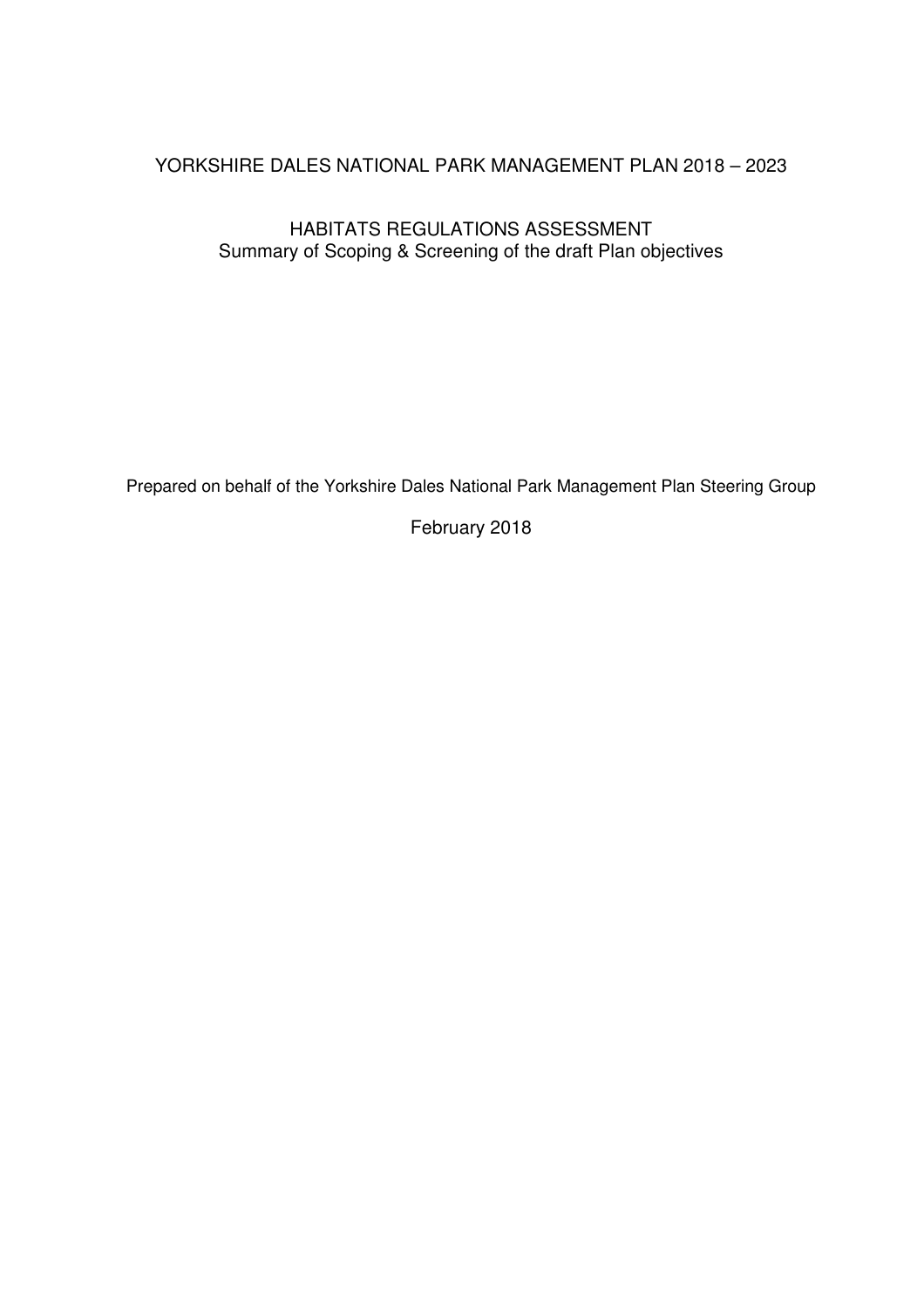# 1.1 The Habitats Regulations

The Conservation of Habitats and Species Regulations 2017 (or, more simply, 'The Habitats Regulations') require the steering group, to make an 'appropriate assessment' of the draft National Park Management Plan (NPMP) to establish whether the plan is likely to have a significant effect on a European site (either alone or in combination with other plans or projects) in view of that site's conservation objectives. European Sites are internationally recognised wildlife sites included in the European Union's 'Natura 2000' series (i.e. notified as 'Special Protection Areas' [SPAs] under the EU Birds Directive or 'Special Areas of Conservation' [SACs] under the EU Habitats Directive). As a matter of UK Government Policy and with respect to the need for 'appropriate assessment', Ramsar Wetlands of International Importance are treated as if they were SACs or SPAs.

# 1.2 Screening

Screening is the exercise whereby it is decided that the particular document being considered is 'caught' by the Habitats Regulations. This is done by answering a series of questions that lead one to a conclusion regarding whether something should be screened 'in' or screened 'out'. The results in this case are summarised in Figure 1.

#### *Figure 1: Screening the NPMP*

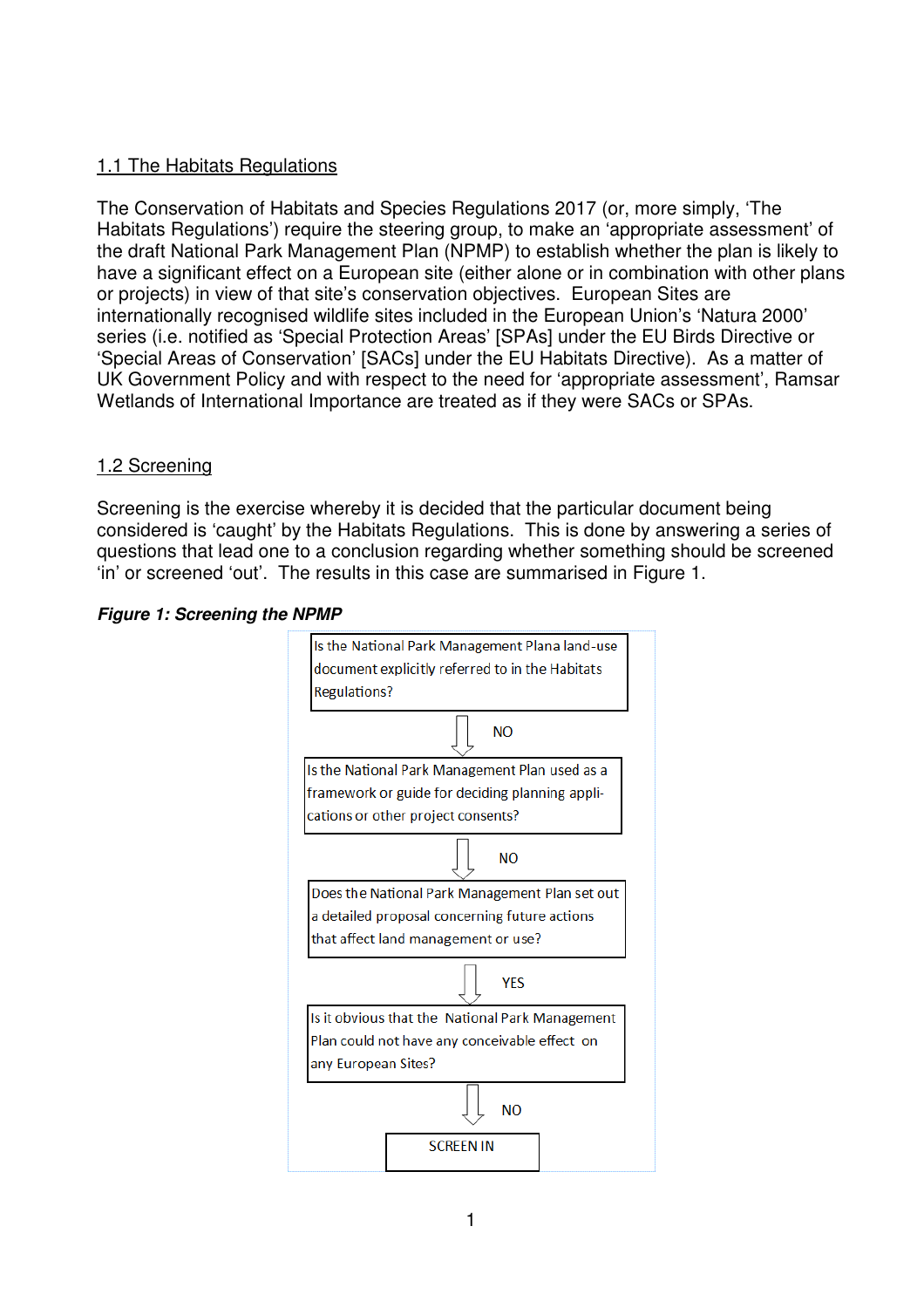Figure 1 shows how it was decided to screen the Plan 'in' meaning that further investigation was needed before it could be concluded that the Plan was likely or not likely to have a significant effect on any European Site. In this case it could not be ruled out that the Plan would not have such an effect because the NPMP does intend to influence land use and inspire landscape-scale projects.

#### 1.3 Scoping

All Natura 2000 and Ramsar Sites with land within the National Park were scoped automatically into the HRA because they are potentially affected by policies concerning activities within the National Park boundaries. Designated sites based on the Morecambe Bay estuary were also scoped into the HRA because it was considered probable that flood management activities aimed at alleviating flooding in Lancaster and other settlements within the Lune catchment had the potential to affect the ecology of the Bay. Table 1 lists the sites scoped into the Assessment.

|                | <b>SITE NAME</b>                            |
|----------------|---------------------------------------------|
|                | <b>Special Areas of Conservation (SACs)</b> |
| A              | <b>North Pennine Moors</b>                  |
| B              | Ingleborough Complex                        |
| $\mathsf{C}$   | <b>Craven Limestone Complex</b>             |
| D              | <b>Asby Complex</b>                         |
| $\overline{E}$ | North Pennine Dales Meadows                 |
| F              | Ox Close                                    |
| G              | <b>River Eden</b>                           |
| H              | Morecambe Bay                               |
|                | <b>Special Protection Areas (SPAs)</b>      |
|                | <b>North Pennine Moors</b>                  |
|                | Morecambe Bay and Duddon Estuary            |
|                | <b>Ramsar Sites</b>                         |
| K              | Malham Tarn                                 |
|                | Morecambe Bay                               |

**Table 1: Natura 2000 & Ramsar sites scoped into the HRA** 

Tables A to F below contain a summary of the initial rough scoping of the Habitats Regulation Assessment. Section 2 contains further detail of the scoping exercise.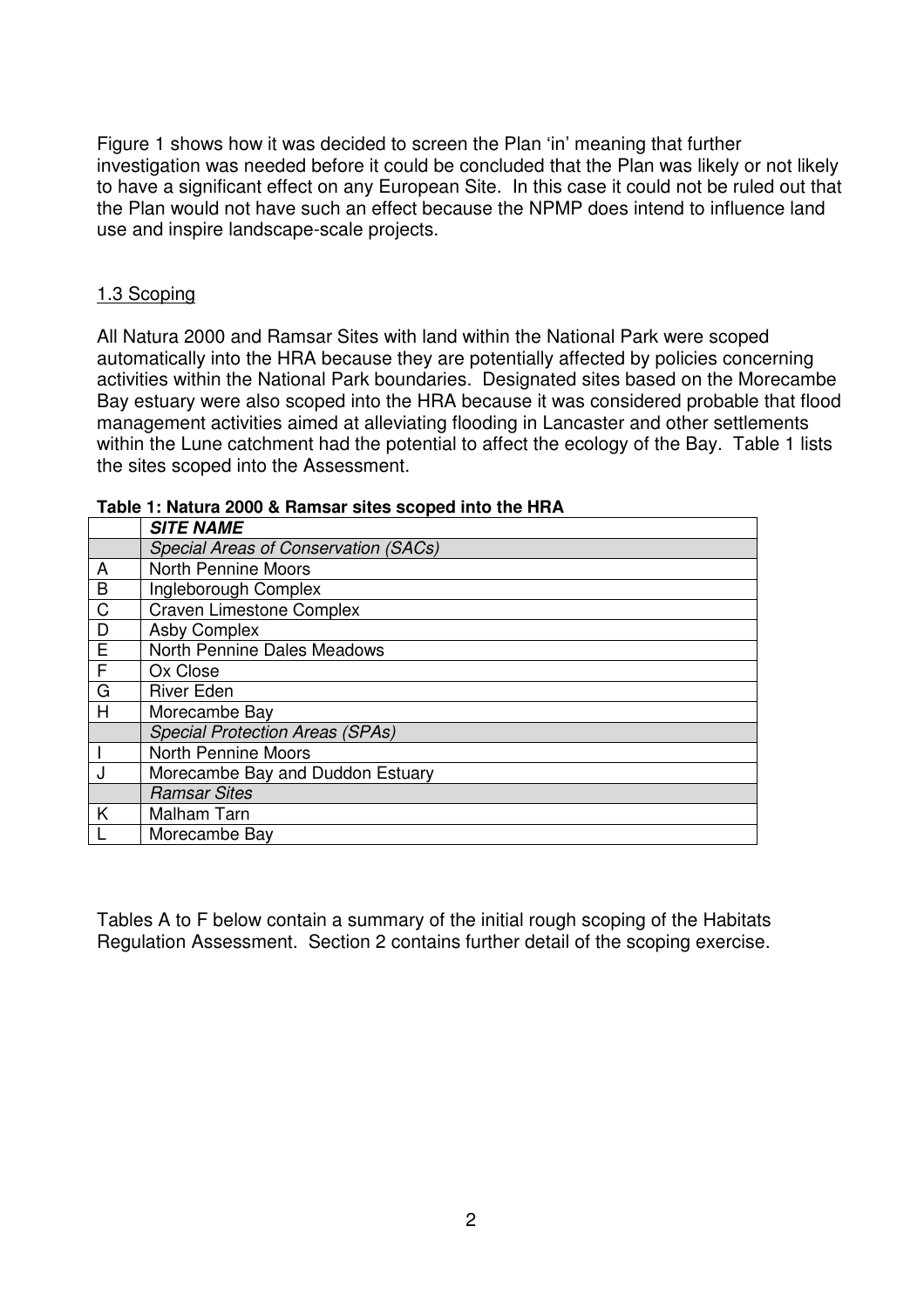|  | Table A: A distinctive, living, working, cultural landscape |  |  |
|--|-------------------------------------------------------------|--|--|
|  |                                                             |  |  |

| ravic A. A distinctive, nving, working, cuiturar landscape |                                                 |                        |
|------------------------------------------------------------|-------------------------------------------------|------------------------|
| Objective                                                  | <b>Evaluation</b>                               | <b>Screened In/Out</b> |
| During Brexit transition, support<br>A1.                   | 50% of the Park area is currently covered       | Out                    |
| farmers and landowners to deliver a wide                   | by Agri-environment agreements (Source:         |                        |
| range of public benefits by keeping at least               | Natural England), therefore this objective      |                        |
| 60% of the Yorkshire Dales National Park                   | would have a positive impact if adopted.        |                        |
| in national agri-environment scheme                        |                                                 |                        |
| agreements or other similar initiatives                    |                                                 |                        |
| Maintain the National Park as a<br>A2.                     | SPA and Ramsar bird populations are             | Out                    |
| place where a true sense of tranquillity,                  | likely to be intolerant of excessive artificial |                        |
| remoteness and solitude can be found,                      | light levels in and around international        |                        |
| and by 2021 obtain Dark Skies Reserve                      | sites. Therefore this objective would tend      |                        |
| status to enhance and promote enjoyment                    | to have a positive impact if adopted.           |                        |
| of its Dark Skies.                                         |                                                 |                        |
| A3.<br>By 2020 produce a simplified and                    | A new Landscape Character Assessment            | In. See Section        |
| updated Landscape Character                                | may influence where certain types of land-      | 2.1.1.                 |
| Assessment for the National Park to                        | use are encouraged. Therefore, there            |                        |
| provide an assessment of dale by dale                      | may be an indirect impact on international      |                        |
| distinctiveness and development capacity.                  | wildlife sites.                                 |                        |
| Continue to reduce the amount of<br>A4.                    | Undergrounding of power lines requires          | In. See Section        |
| overhead power lines and other                             | trenching and associated works. The             | 2.1.2.                 |
| equipment, including putting another 20km                  | impact of this objective would depend on        |                        |
| of existing power lines underground by                     | the location of such works.                     |                        |
| 2023.                                                      |                                                 |                        |
| Use the Historic Environment<br>A5.                        | It is assumed that surveys would not            | In. See section        |
| Record to research, record and promote                     | require any physical disturbance of land.       | 2.1.3.                 |
| the stories of the National Park area, and                 | The timing of surveys might be important        |                        |
|                                                            |                                                 |                        |
| carry out and co-ordinate 5-yearly surveys                 | in relation to breeding birds and those         |                        |
| of the condition of all important historical               | sites where these are qualifying features.      |                        |
| structures and landscapes.                                 |                                                 | In. See section        |
| Help local people to restore, repair<br>A6.                | The restoration and repair of historical        |                        |
| and bring back into use nationally-                        | sites could have implications for the           | 2.1.4.                 |
| important historical sites, buildings and                  | favourable condition status of international    |                        |
| structures so that by 2023, no more                        | sites depending on the location of the          |                        |
| than10 scheduled monuments and                             | historical sites in relation to the Natura      |                        |
| seventy five listed buildings are considered               | 2000 network.                                   |                        |
| at risk from unmanaged decline.                            |                                                 |                        |
| Deliver co-ordinated programmes<br>A7.                     | Activities that are potentially disturbing to   | In. See section        |
| of activity that enhance the distinctive                   | nesting birds would be capable of exerting      | 2.1.5.                 |
| landscape, geology and cultural heritage,                  | a negative impact on international sites        |                        |
| including through the 'Ingleborough Dales                  | where bird populations are qualifying           |                        |
| Landscape Partnership' (by 2020) and the                   | features.                                       |                        |
| 'Westmorland Dales Landscape                               |                                                 |                        |
| Partnership' (by 2023).                                    |                                                 |                        |
| By 2021 develop a fully-costed,<br>A8.                     | It is assumed that any scheme developed         | Out                    |
| locally-tailored, locally-delivered, outcome-              | would have a positive impact on                 |                        |
| focused environmental land management                      | favourable condition status of international    |                        |
| scheme to manage, restore and improve                      | wildlife sites.                                 |                        |
| the outstanding natural capital and rural                  |                                                 |                        |
| heritage of the National Park.                             |                                                 |                        |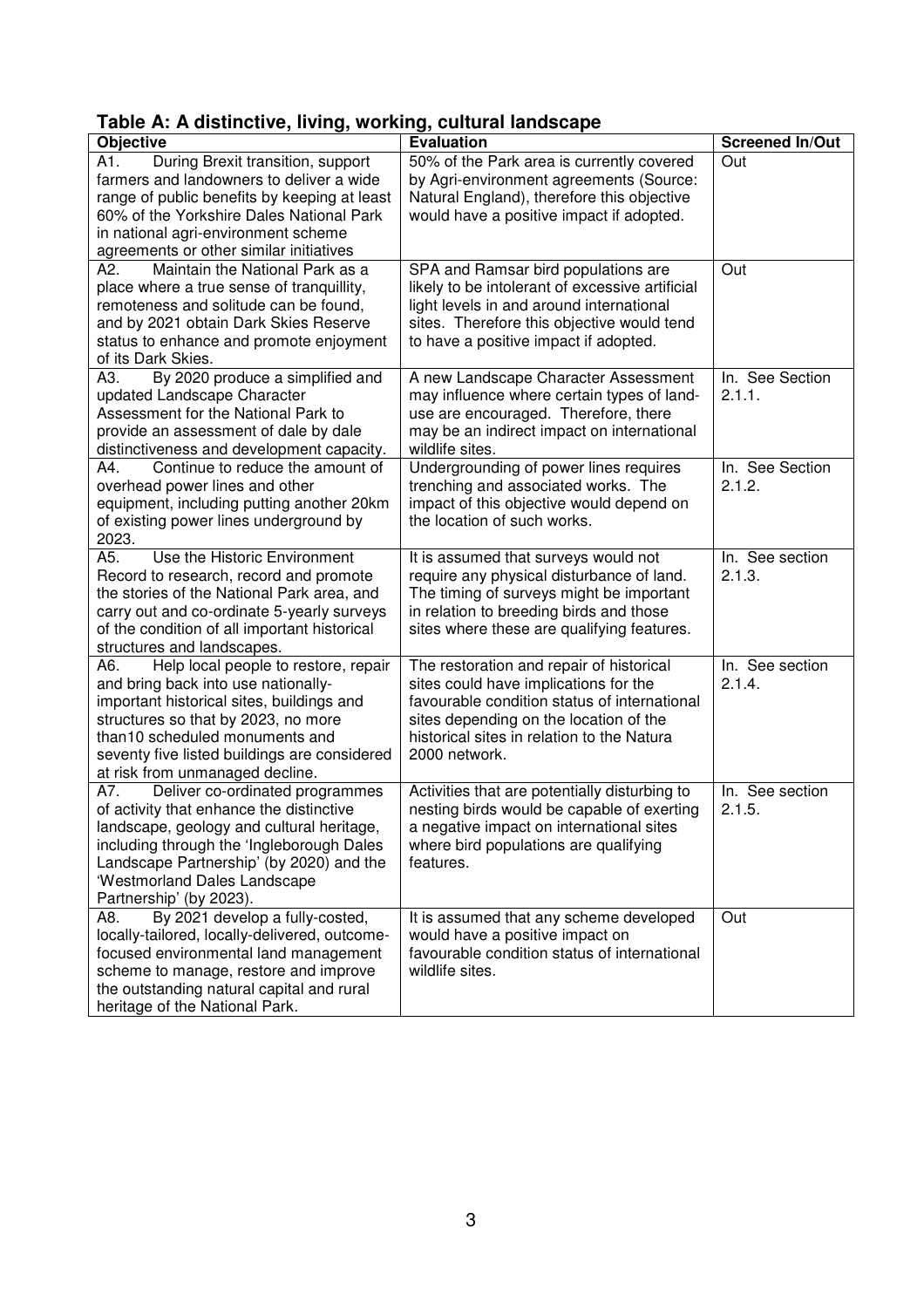# **Table B: A friendly, open and welcoming place**

| <b>Objective</b>                                                                          | <b>Evaluation</b>                                                                        | <b>Screened In/Out</b> |
|-------------------------------------------------------------------------------------------|------------------------------------------------------------------------------------------|------------------------|
| B1.<br>Maintain and promote the Pennine                                                   | Some long distance routes run through                                                    | In. See section        |
| Trails and other long-distance routes, and                                                | international sites and path maintenance                                                 | 2.1.6.                 |
| raise the standard of public rights of way                                                | works can affect local hydrology and soil                                                |                        |
| so that 90% are 'easy to use' by 2023.                                                    | chemistry.                                                                               |                        |
| B <sub>2</sub> .<br>Carry out works to improve access                                     | Depending on their nature, access works                                                  | In. See section        |
| on appropriate public rights of way and                                                   | may affect hydrology and soils.                                                          | 2.1.7.                 |
| established permissive routes so that 262                                                 |                                                                                          |                        |
| km (10%) are suitable for users of all ages                                               |                                                                                          |                        |
| and abilities by 2023.                                                                    |                                                                                          |                        |
| By 2023, provide 6,000 people<br>B3.                                                      | It is difficult to quantify how many extra                                               | Out                    |
| from all backgrounds and all abilities with                                               | people might visit international wildlife<br>sites within the Park as a direct result of |                        |
| opportunities that will enable them to                                                    | this objective but it is assumed that the                                                |                        |
| access the special qualities of the National<br>Park and so increase their understanding, | potential impact would be marginal, given                                                |                        |
| enjoyment, health and well-being.                                                         | this is a park-wide objective,                                                           |                        |
| Through educational and skills<br>B4.                                                     | As above.                                                                                | Out                    |
| based activities inspire 6,000 young                                                      |                                                                                          |                        |
| people, on average each year, from in and                                                 |                                                                                          |                        |
| around the National Park to discover,                                                     |                                                                                          |                        |
| explore and enhance their environment.                                                    |                                                                                          |                        |
| B5.<br>Run a cohesive programme of                                                        | As above.                                                                                | Out                    |
| inspirational events, guided walks and                                                    |                                                                                          |                        |
| shows, attracting 4,000 people annually                                                   |                                                                                          |                        |
| to find out more about the [special qualities                                             |                                                                                          |                        |
| of the] National Park                                                                     |                                                                                          |                        |
| Give people from all backgrounds<br>B6.                                                   | As above                                                                                 | Out                    |
| an opportunity to enjoy and contribute to                                                 |                                                                                          |                        |
| the National Park by providing at least                                                   |                                                                                          |                        |
| 7,000 volunteer days per year by 2023,                                                    |                                                                                          |                        |
| with 15% coming from under-represented                                                    |                                                                                          |                        |
| groups<br>B7.<br>Work with the organisers of large-                                       | Large-scale events such as the Scott Trial                                               | In. See section        |
| scale events to ensure they are well run,,                                                | motorcycling event have routes that cross                                                | 2.1.8.                 |
| provide benefits for local communities and                                                | international wildlife sites. Physical                                                   |                        |
| businesses, and contribute funding to                                                     | damage and/or disturbance to breeding                                                    |                        |
| cover the annual cost of maintaining the                                                  | birds are potential impacts.                                                             |                        |
| 'Three Peaks' route                                                                       |                                                                                          |                        |
| B8.<br>Promote and encourage                                                              | Cycling events tend to be confined to                                                    | Out                    |
| responsible cycling by supporting world                                                   | roads and, although some pass through                                                    |                        |
| class cycling events that showcase the                                                    | wildlife sites, the impacts on the sites                                                 |                        |
| National Park, enabling the development                                                   | themselves will be very limited.                                                         |                        |
| of four 'cycle hubs', and at least one                                                    |                                                                                          |                        |
| further family-friendly cycling route by                                                  |                                                                                          |                        |
| 2023                                                                                      |                                                                                          |                        |
| B9.<br>Work with user groups and                                                          | Managing the use of recreational vehicles                                                | Out                    |
| highway authorities to maintain green                                                     | is likely to have positive benefits for                                                  |                        |
| lanes, and keep under review and enforce                                                  | international wildlife sites.                                                            |                        |
| appropriate measures to manage the use<br>of recreational motor vehicles on those         |                                                                                          |                        |
| that are sensitive.                                                                       |                                                                                          |                        |
|                                                                                           |                                                                                          |                        |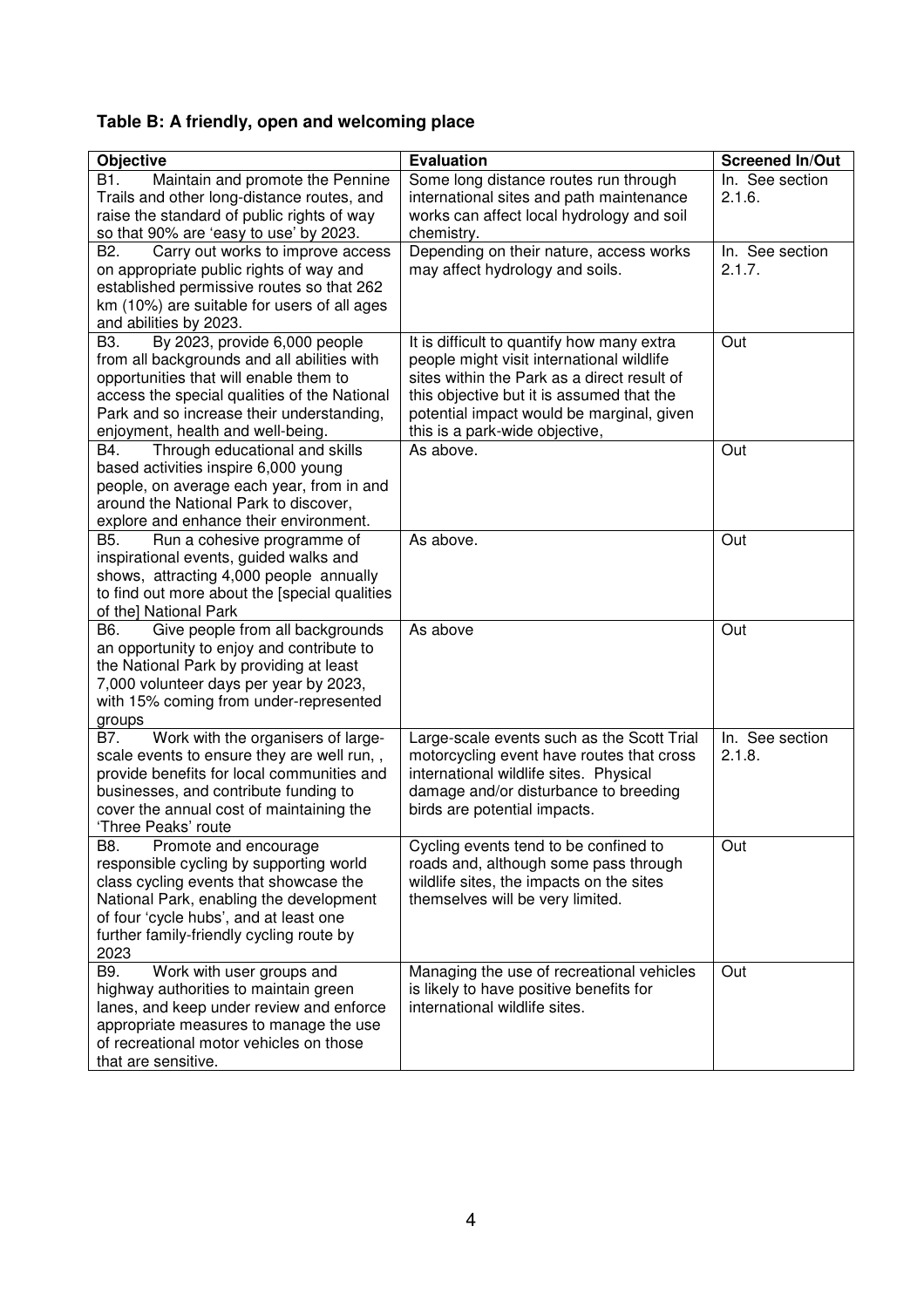# **Table C: Home to the finest variety of wildlife in England**

| <b>Objective</b>                                                                                                                                                                                                                                                                                                                   | <b>Evaluation</b>                                                 | <b>Screened In/Out</b> |
|------------------------------------------------------------------------------------------------------------------------------------------------------------------------------------------------------------------------------------------------------------------------------------------------------------------------------------|-------------------------------------------------------------------|------------------------|
| Support farmers and landowners<br>C1.<br>to restore and manage land in nationally<br>and internationally important wildlife sites,<br>so that 50% is in 'favourable condition' by<br>2023                                                                                                                                          | The impact is intended to be positive for<br>nature conservation. | Out                    |
| C <sub>2</sub> .<br>Support farmers and landowners<br>to restore and manage priority habitats<br>outside SSSIs so that 30% are in good<br>condition by 2024, and create at least one<br>landscape-scale 'nature recovery area'.                                                                                                    | The impact is intended to be positive for<br>nature conservation. | Out                    |
| Work with farmers and landowners<br>C <sub>3</sub> .<br>to achieve stable or increasing populations<br>for 90% of priority species by 2025,<br>including the UK 'red-listed' upland birds<br>- Black Grouse; Curlew; Hen Harrier;<br>Lapwing; Merlin; Skylark; and Yellow<br>Wagtail — for which the National Park is<br>renowned. | The impact is intended to be positive for<br>nature conservation. | Out                    |
| Work with farmers and landowners<br>C4.<br>through the Catchment Sensitive Farming<br>programme and other initiatives to improve<br>the condition of the Aire, Eden, Lune,<br>Ribble, Swale, Ure and Wharfe so that at<br>least 90% of all rivers achieve 'good<br>ecological status' by 2027.                                     | The impact is intended to be positive for<br>nature conservation. | Out                    |
| Work with farmers in Wensleydale<br>C5.<br>to demonstrate the benefit of 'high nature<br>value', low-input farm systems through a 5-<br>year trial of a 'payment by results'<br>approach to agri-environment funding.                                                                                                              | The impact is intended to be positive for<br>nature conservation. | Out                    |
| Work with moorland managers to<br>C6.<br>devise and implement a local approach to<br>end illegal persecution of raptors, including<br>independent and scientifically robust<br>monitoring, and co-ordinated Hen Harrier<br>nest and winter roost site protection.                                                                  | The impact is intended to be positive for<br>nature conservation. | Out                    |
| C7.<br>Support landowners to restore and<br>manage ancient woodlands so that 60%<br>are in good condition or being well<br>managed by 2023.                                                                                                                                                                                        | The impact is intended to be positive for<br>nature conservation. | Out                    |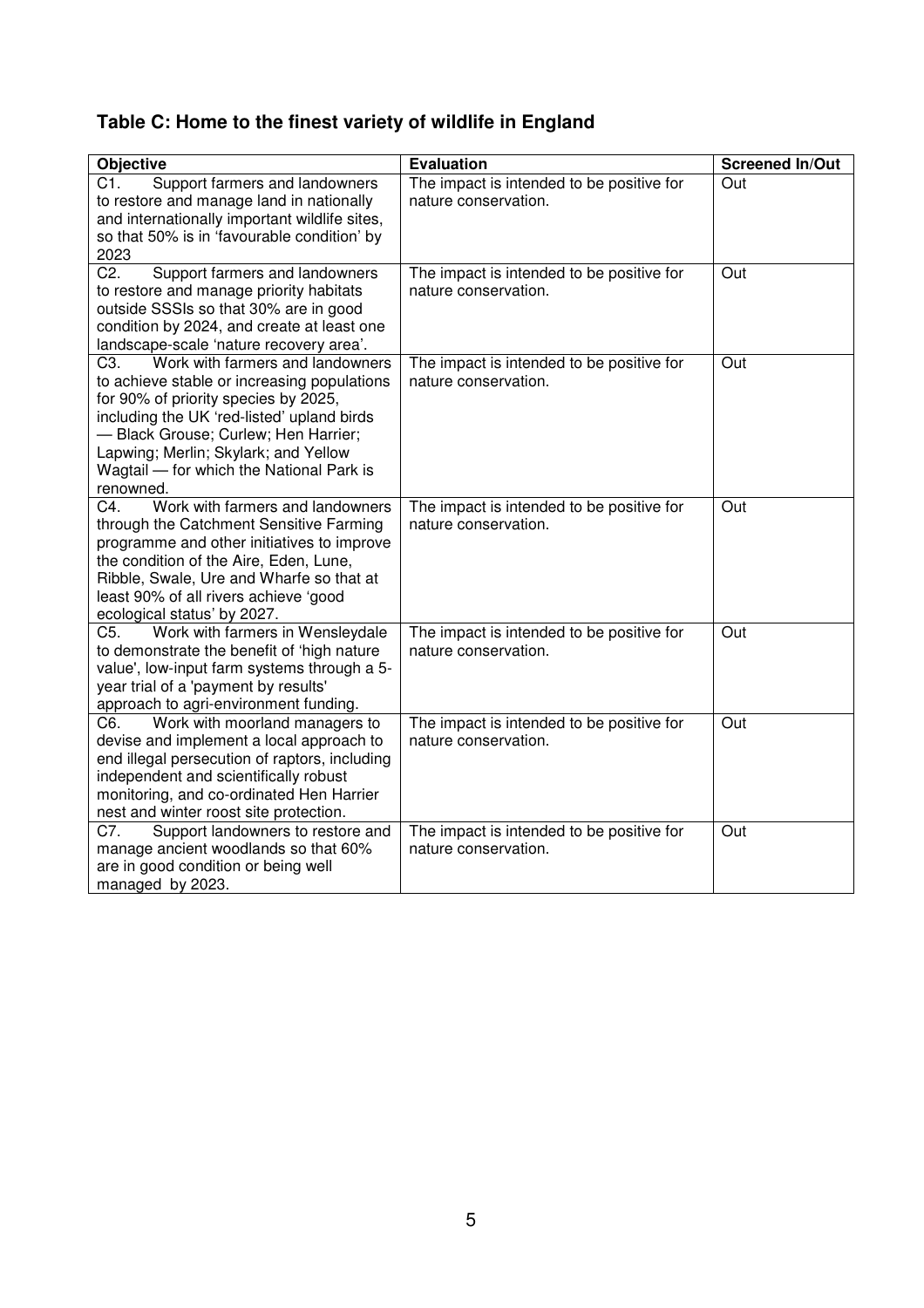# **Table D: Resilient and responsive to the impacts of climate change**

| <b>Objective</b>                                              | <b>Evaluation</b>                           | <b>Screened In/Out</b> |
|---------------------------------------------------------------|---------------------------------------------|------------------------|
| Work with farmers and landowners<br>D1.                       | Broadleaved woodlands form a small          | Out                    |
| to ensure that at least 70% of all woodland                   | proportion of the semi-natural habitats in  |                        |
| is in active management by 2023,                              | some SACs. So long as the "positive"        |                        |
| including positive management of conifer                      | management" is not detrimental to the       |                        |
| plantations to increase suitable habitat for                  | conservation interest, the impact will be   |                        |
| red squirrels and black grouse                                | neutral or, potentially, positive.          |                        |
| Support landowners to create at<br>D2.                        | The impact is dependent on where the        | In. See section        |
| least 400 hectares of new native                              | trees are planted. Poorly sited plantations | 2.1.9                  |
| broadleaved woodland that enhances the                        | would conflict with bird populations that   |                        |
| special qualities of the National Park by                     | favour open moorland and some plant         |                        |
| 2023, with priority given to projects that                    | assemblages.                                |                        |
| strengthen habitat networks, increase                         |                                             |                        |
| carbon storage and help to reduce                             |                                             |                        |
| flooding.<br>By 2030 restore all degraded<br>D <sub>3</sub> . | This will have a positive impact for all    | Out                    |
| blanket bog/deep peat habitat to                              | SACs & SPAs based on upland blanket         |                        |
| ecologically and hydrologically functioning                   | bog habitats.                               |                        |
| bog that is actively sequestering and                         |                                             |                        |
| storing carbon, and is being managed                          |                                             |                        |
| sustainably.                                                  |                                             |                        |
| Progressively reduce road<br>D4.                              | A minor positive impact should be caused    | Out                    |
| haulage of crushed rock and timber,                           | if pollution and disturbance levels are     |                        |
| including reducing road haulage from the                      | reduced.                                    |                        |
| three quarries in Ribblesdale by 50%                          |                                             |                        |
| compared to 2011 levels.                                      |                                             |                        |
| Work with farmers and landowners<br>D <sub>5</sub> .          | There could be an impact on the Eden        | In. See section        |
| to deliver landscape-scale natural flood                      | SAC depending on the measures that are      | 2.1.10                 |
| management projects in the Aire, Eden,                        | promoted.                                   |                        |
| Ribble; Lune; Swale, Ure, and Wharfe                          |                                             |                        |
| catchments.                                                   |                                             |                        |
| D6.<br>By 2020 develop and launch an                          | This could be a positive management tool.   | Out                    |
| online, interactive habitat network map for                   |                                             |                        |
| the Yorkshire Dales National Park that                        |                                             |                        |
| shows existing networks and potential                         |                                             |                        |
| expansion areas in order to support                           |                                             |                        |
| farmers and land managers to develop                          |                                             |                        |
| connected, climate-resilient habitats                         |                                             |                        |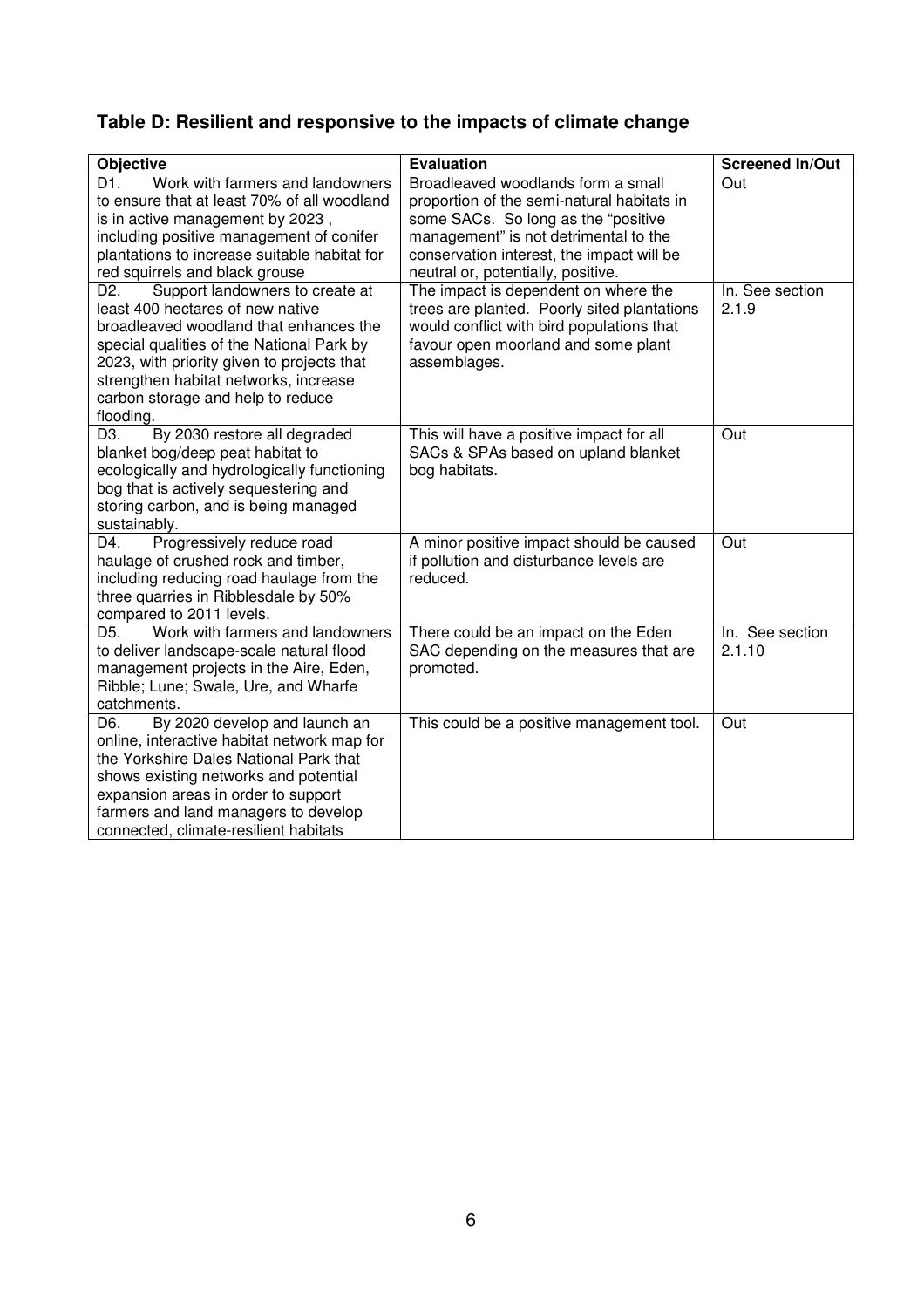## **Table E: Providing an outstanding range of benefits for the nation based on its natural resources**

| Objective                                                                                                                                                                                                                                                                                   | <b>Evaluation</b>                                                                                                                                                                                        | <b>Screened In/Out</b>     |
|---------------------------------------------------------------------------------------------------------------------------------------------------------------------------------------------------------------------------------------------------------------------------------------------|----------------------------------------------------------------------------------------------------------------------------------------------------------------------------------------------------------|----------------------------|
| E1.<br>Connect Grassington-Threshfield,<br>Hawes-Gayle, Reeth and Sedbergh, to<br>hyperfast, fibre-to-the-premises broadband<br>(1,000 mbps) by 2023, and secure at least<br>the Universal Service Obligation for<br>broadband of 10 mbps) for the rest of the<br>National Park.            | It is not anticipated that any of the<br>identified connections will require<br>excavations within international wildlife<br>sites.                                                                      | Out                        |
| E2.<br>Provide basic mobile phone<br>coverage across the National Park and<br>ensure 4G (or later) services are available<br>on all networks in the Service 'Hubs', and<br>'spokes' by 2021.                                                                                                | If phone masts are required there could be<br>some small-scale construction in or close<br>to international sites.                                                                                       | In. See section<br>2.1.11. |
| E3.<br>Improve the quality, variety and<br>marketing of the tourism 'offer' to<br>encourage more overnight stays and<br>more visitors in the 'shoulder months', so<br>that the value of tourism grows by at least<br>5% in real terms by 2023.                                              | A direct impact to international sites is<br>unlikely to arise but there could be indirect<br>impacts if more people access<br>international sites. See B1 & B2 regarding<br>how access will be managed. | Out                        |
| Increase in real-terms the total<br>E4.<br>level of financial support to farmers and<br>landowners through agri-environment and<br>other environmental support schemes to<br>recognise the full range of public benefits<br>provided by 'high nature value' farming in<br>the National Park | The public benefits of 'high nature value'<br>farming include biodiversity enhancement.<br>It is anticipated this would led to a positive<br>impact for European Sites.                                  | Out                        |
| E5.<br>Support the development of rail<br>services and related economic uses along<br>the Leeds-Settle-Carlisle Railway, and the<br>reinstatement of the Wensleydale Railway<br>from Redmire to Aysgarth starting before<br>2023.                                                           | The impact of this policy will depend on<br>where development is encouraged within<br>the Leeds-Settle-Carlisle railway corridor.                                                                        | In. See section<br>2.1.12. |
| Encourage production of locally-<br>E6.<br>distinctive, high-quality food in a way that<br>delivers an outstanding range of public<br>benefits, so as to secure the long-term<br>economic viability of High Nature Value<br>farming.                                                        | See comments on High Nature Value<br>farming above (E4).                                                                                                                                                 | Out                        |
| E7.<br>Develop and promote new events,<br>festivals and attractions based on the<br>Park's special qualities and local<br>distinctiveness so that at least 10% of<br>visitors each year are coming for the first<br>time.                                                                   | A direct impact to international sites is<br>unlikely to arise but there could be indirect<br>impacts if more people access<br>international sites. See B1 & B2 regarding<br>how access will be managed. | Out                        |
| Provide at least ??<br>E8.<br>apprenticeships by 2023, focusing on<br>those skills (farming, countryside<br>management, heritage) that are essential<br>to maintaining the National Park's special<br>qualities.                                                                            | The effect of this could be marginally<br>positive assuming it will facilitate<br>sympathetic management of international<br>sites by farmers and landowners.                                            | Out                        |
| Deliver at least one key economic<br>E9.<br>regeneration project in each of the 3<br>districts with allocated employment sites,<br>and increase the number and quality of<br>jobs so as to increase gross value added<br>(GVA) by [10%?] by 2023                                            | Allocated employment sites do not impinge<br>on international wildlife sites.                                                                                                                            | Out                        |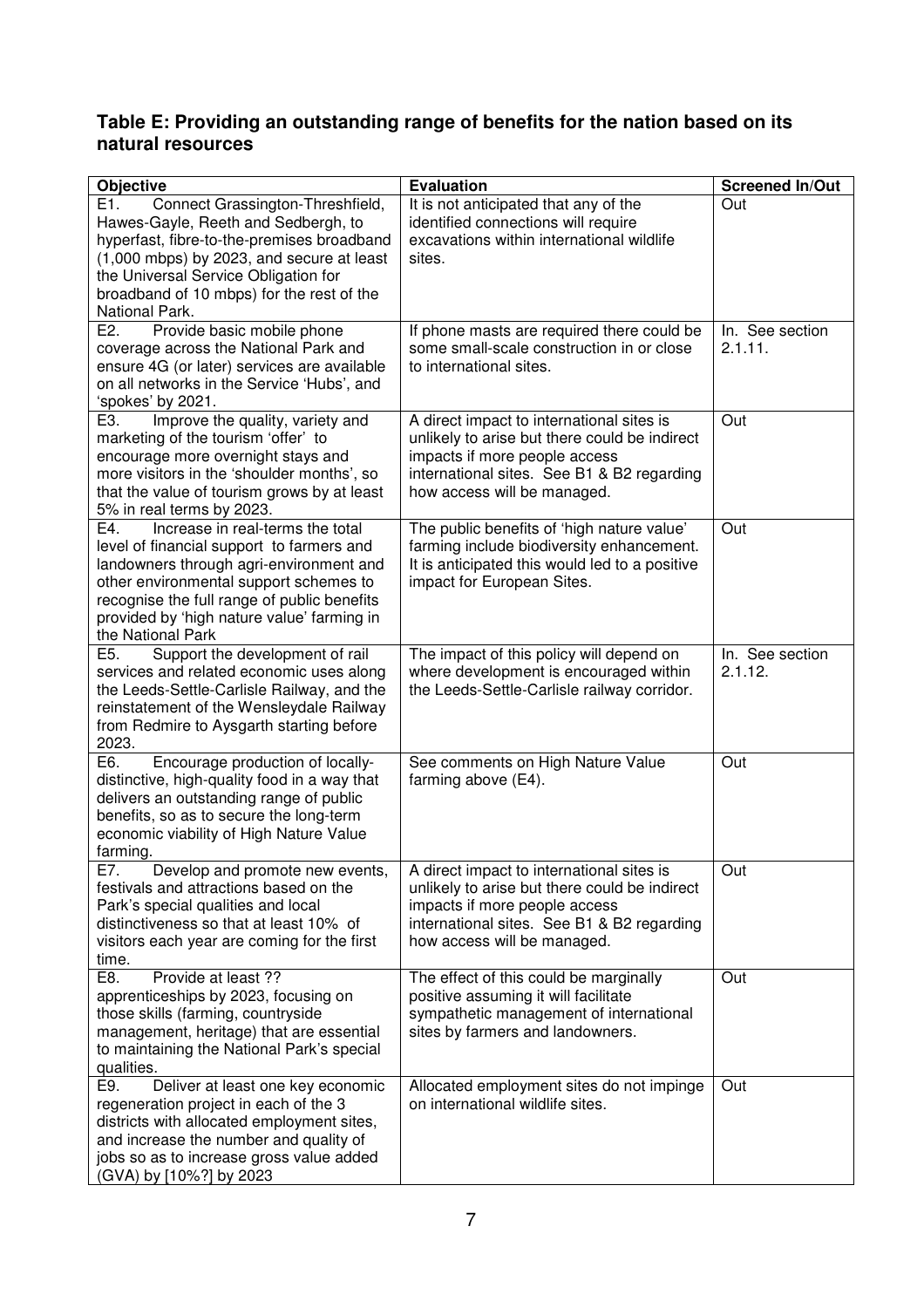## **Table E (continued): Providing an outstanding range of benefits for the nation based on its natural resources**

| <b>Objective</b>                                                                                                                                                                                                                                                                                                                                                | <b>Evaluation</b>                                                                                                                                                             | <b>Screened In/Out</b> |
|-----------------------------------------------------------------------------------------------------------------------------------------------------------------------------------------------------------------------------------------------------------------------------------------------------------------------------------------------------------------|-------------------------------------------------------------------------------------------------------------------------------------------------------------------------------|------------------------|
| Utilise necessary tools and<br>E <sub>10</sub> .<br>mechanisms to support a thriving,<br>profitable and sustainable Dales farm<br>business sector which attracts young<br>farmers and new entrants, so that by 2025,<br>average LFA farm business incomes have<br>increased to match the national average<br>wage for farming (currently<br>£22,763/annum)      | The impact of this on international wildlife<br>sites is considered neutral.                                                                                                  | Out                    |
| Increase the number of jobs within<br>E <sub>11</sub> .<br>the rural and land based sector to 3,000<br>full time equivalents by 2023, by<br>encouraging business innovation and<br>diversification, improving knowledge<br>transfer, supporting the promotion of<br>locally produced products, and<br>encouraging new entrants to the rural<br>business sector. | It is not intended that this policy should be<br>interpreted as supporting agricultural<br>intensification at the expense of habitats<br>within international wildlife sites. | Out                    |
| E <sub>12</sub> .<br>By 2019 undertake a costed audit<br>of public goods that are provided by<br>sustainable land management in the<br>Yorkshire Dales National Park in order to<br>inform national policy and seek financial<br>support from Government and the private<br>sector.                                                                             | It is anticipated that such an audit would<br>quantify the value of ecosystem services<br>delivered by land in international wildlife<br>sites.                               | Out                    |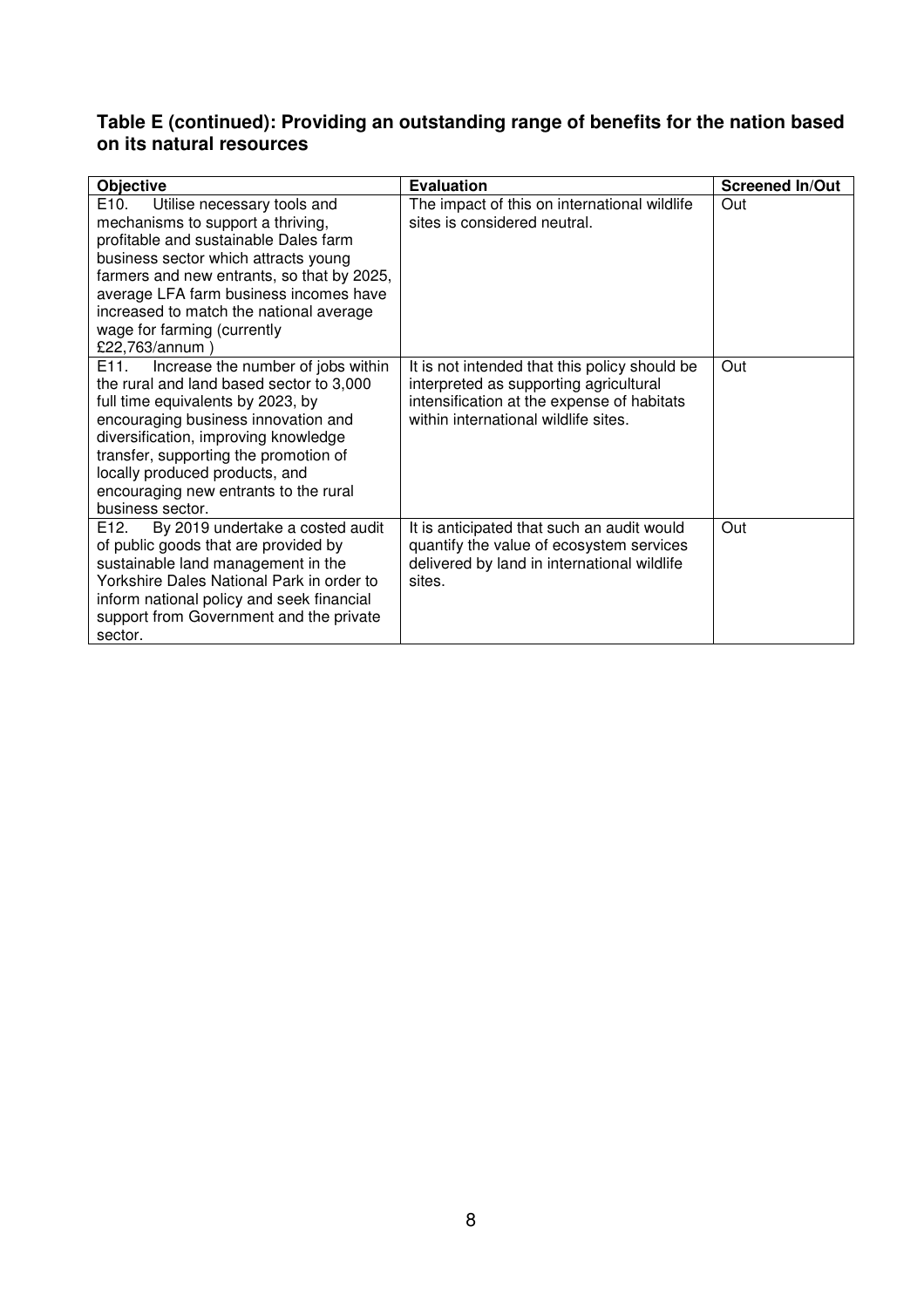# **Table F: Home to strong, self-reliant and balanced communities**

| <b>Objective</b>                                                                     | <b>Evaluation</b>                                                                      | <b>Screened In/Out</b>     |
|--------------------------------------------------------------------------------------|----------------------------------------------------------------------------------------|----------------------------|
| F1.<br>Complete at least 325 new<br>dwellings in a range of tenures, sizes and       | The impact on Natura 2000 sites and<br>Ramsar designations will depend on              | In. See section<br>2.1.13. |
| types by 2023.                                                                       | where dwellings are built.                                                             |                            |
| F <sub>3</sub> .<br>Undertake a package of measures                                  | Promotional activity of this sort could have                                           |                            |
| to promote the National Park as a place to<br>live for working age households to the | an indirect impact if it leads to more people<br>accessing wildlife sites. See B1 & B2 |                            |
| National Park to help halt the decline in the                                        | concerning management of public access.                                                |                            |
| working age population (18 to 44 years).                                             |                                                                                        |                            |
| F4.<br>Locate and retain access to high<br>quality community services and business   | A neutral impact is anticipated.                                                       | Out                        |
| infrastructure centred on the four service                                           |                                                                                        |                            |
| 'hubs' of Sedbergh, Hawes-Gayle, Reeth                                               |                                                                                        |                            |
| and Grassington-Threshfield, or their                                                |                                                                                        |                            |
| 'spoke' settlements                                                                  |                                                                                        |                            |
| F <sub>5</sub> .<br>Through the 'Great Place: Lakes                                  | See comments on F3.                                                                    |                            |
| and Dales' project, carry out a programme<br>of research and investment into local   |                                                                                        |                            |
| culture, arts and heritage so as to retain                                           |                                                                                        |                            |
| and attract younger people and                                                       |                                                                                        |                            |
| businesses to the rural corridor linking                                             |                                                                                        |                            |
| Skipton to Grasmere.                                                                 |                                                                                        |                            |
| Use the Sustainable Development<br>F6.                                               | The impact on international sites depends                                              | In. See section            |
| Fund and other funding sources, to                                                   | on where projects are located. This                                                    | 2.1.14.                    |
| support 20 new local projects each year                                              | cannot be predicted in advance of                                                      |                            |
| that bring economic, social and<br>environmental benefits to the National            | applications being made.                                                               |                            |
| Park.                                                                                |                                                                                        |                            |
| By 2021 take all necessary steps<br>F7.                                              | See comments on F1.                                                                    | In. See section            |
| to ensure the provision of sufficient                                                |                                                                                        | 2.1.15.                    |
| housing land supply for the following 5                                              |                                                                                        |                            |
| years                                                                                |                                                                                        |                            |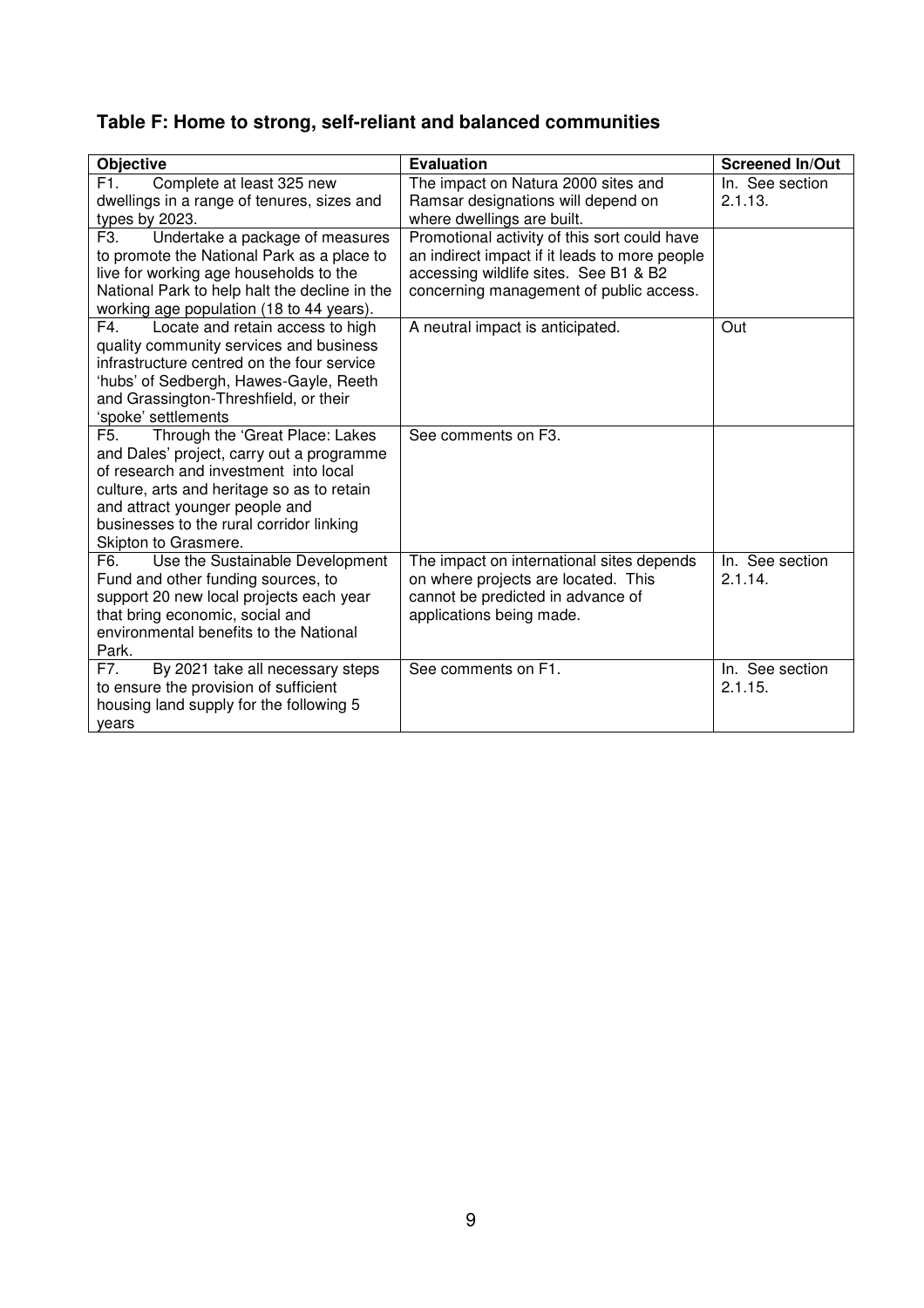# 2.1 Detailed consideration of draft NPMP objectives not screened out

The following sections analyse the objectives that have not been screened out during the 'rough screening' summarised in Tables A to F above. At this stage it is accepted practice to consider whether possible significant effects can be avoided through simple mitigation measures or procedures and whether or not there are other plans or documents where the issues are/can be dealt with at a finer scale (and which have been or could be subjected to HRA).

#### *A3: By 2020 produce a simplified and updated Landscape Character Assessment for the National Park to provide an assessment of dale by dale distinctiveness and development capacity.*

# **Potentially affected sites:** All.

The act of producing a Landscape Character Assessment will not itself have any impact on international wildlife sites. However, if the Assessment is to be used to help guide where development is to be encouraged and/or habitat creation to be promoted, then the document ought to be screened under the Habitats Regulations. It is assumed that the Assessment will not have a greater influence on land-use than the current Local Plans, which have all been adopted following a Habitats Regulations Assessment (HRA).

**Conclusion:** A significant effect is unlikely.

# *A4: Continue to reduce the amount of overhead power lines and other equipment, including putting another 20km of existing power lines underground by 2023.*

**Potentially affected sites:** All within the National Park.

Undergrounding of power lines and other equipment implies engineering operations including, potentially, trenching. Not only could this threaten habitat degradation/loss in SACs designated for sensitive habitats but, if undertaken in particular seasons, such works might be disturbing to the bird interest. The objective is not specific about where undergrounding will occur, therefore, precise impacts cannot be predicted here.

**Conclusion:** Individual projects will need to be Habitats Regulations screened and HRA carried out if necessary. This will be the responsibility of the relevant utilities and of the YDNPA if Authority consent is required.

# *A5: Use the Historic Environment Record to research, record and promote the stories of the National Park area, and carry out and co-ordinate 5-yearly surveys of the condition of all important historical structures and landscapes.*

**Potentially affected sites:** SPAs and Ramsar sites within the National Park.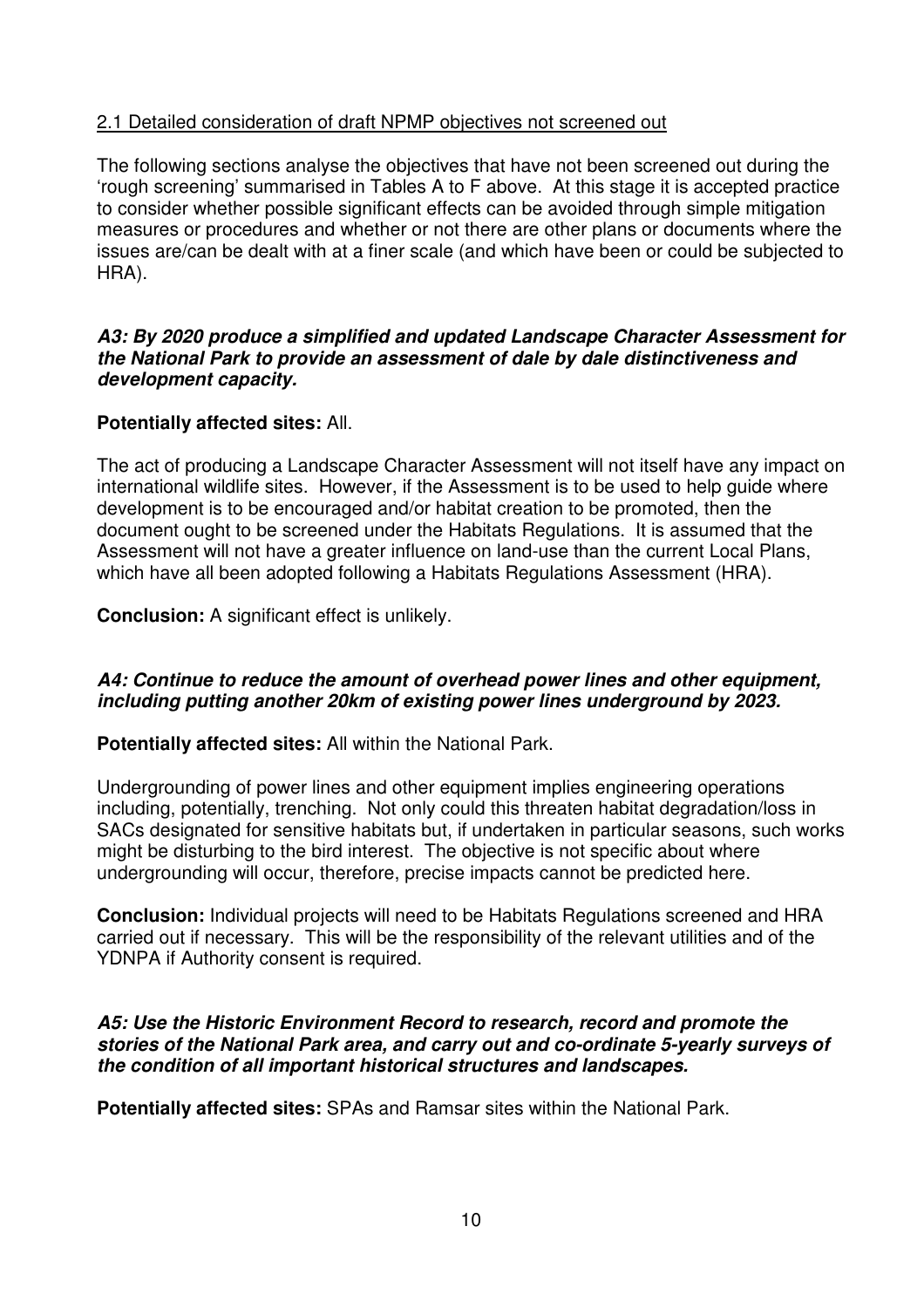It is assumed that the surveys will not be intrusive and, therefore, that there is no risk of habitats being affected directly. Bird populations may be affected by disturbance if surveys entail access to areas with sensitive breeding or over-wintering populations.

**Conclusion:** Survey programmes should be devised so that surveys are scheduled so as to avoid sensitive times of year if the surveys are due to happen in places where there are likely to be qualifying bird species in significant numbers.

*A6: Help local people to restore, repair and bring back into use nationally-important historical sites, buildings and structures so that by 2023, no more than 10 scheduled monuments and seventy five listed buildings are considered at risk from unmanaged decline.* 

**Potentially affected sites:** All sites within the National Park.

The impact of adopting such an objective depends on which historical assets are being considered and what needs to be done to restore them. For example, vegetation management could be required and this may have implications for plant communities that are reasons for wildlife site designation. Timing with respect to birds might be an issue.

**Conclusion:** Impacts on international wildlife sites ought to be considered at the planning stage. HRAs could be required for some projects affecting wildlife sites.

### *A7: Deliver co-ordinated programmes of activity that enhance the distinctive landscape, geology and cultural heritage, including through the 'Ingleborough Dales Landscape Partnership' (by 2020) and the 'Westmorland Dales Landscape Partnership' (by 2023).*

**Potentially affected sites:** All sites within the National Park but especially the Ingleborough Complex SAC (within the Ingleborough Dales Landscape Partnership area) and the Asby Complex SAC (within the Westmoreland Dales Landscape Partnership area).

The impact of adopting such an objective depends on where the activities are run and what sorts of events are staged. Birds are not qualifying features of either of the SACs mentioned but timings of activities might be important in some SPA & Ramsar sites.

**Conclusion:** Impacts on international wildlife sites ought to be considered at the programme planning stage. HRAs could be required for some projects affecting wildlife sites.

# *B1: Maintain and promote the Pennine Trails and other long-distance routes, and raise the standard of public rights of way so that 90% are 'easy to use' by 2023.*

**Potentially affected sites:** The Pennine Way goes through the Craven Limestone Complex SAC and the North Pennine Moors SPA & SAC, while the Pennine Bridleway passes through the Ingleborough Complex SAC.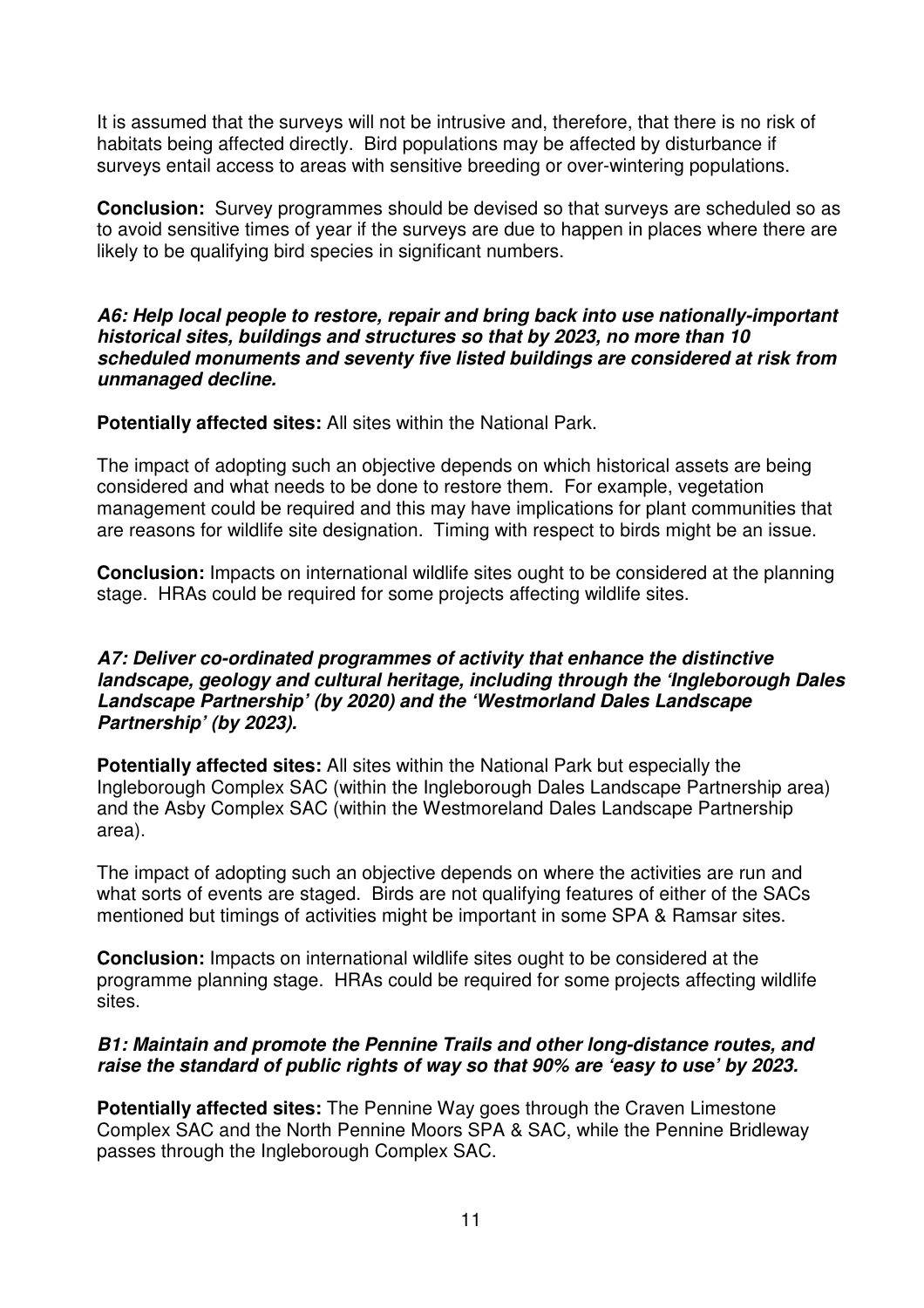The impact of adopting this objective will depend on where works need to be undertaken. There could be potential impacts on plant communities (directly or though changes to soil conditions) and, therefore, to sites that are designated on habitat grounds. The timing of works might be important in some SPA & Ramsar sites.

**Conclusion:** Impacts on international wildlife sites ought to be considered at the programme planning stage. HRAs could be required for some projects affecting wildlife sites.

#### *B2: Carry out works to improve access on appropriate public rights of way and established permissive routes so that 262 km (10%) are suitable for users of all ages and abilities by 2023.*

As for B1.

#### *B7: Work with the organisers of large-scale events to ensure they are well run, provide benefits for local communities and businesses, and contribute funding to cover the annual cost of maintaining the 'Three Peaks' route*.

**Potentially affected sites:** The Three Peaks Route goes through the Ingleborough Complex SAC. The Scott Trial (a major off road motorcycle event) usually takes place on a route that takes in some of the North Pennine Moors SPA & SAC.

YDNPA may be able to influence such events but rarely is it the organiser of them, so it is not the 'competent for the Habitats Regulations. Natural England consent may be needed in some situations and it is assumed it will apply the necessary tests before granting approval.

**Conclusion:** YDNPA should do what it can to raise impacts on international wildlife sites with event organisers at the programme planning stage.

#### *D2: Support landowners to create at least 400 hectares of new native broadleaved woodland that enhances the special qualities of the National Park by 2023, with priority given to projects that strengthen habitat networks, increase carbon storage and help to reduce flooding.*

**Potentially affected sites:** All within the National Park.

Planting schemes over 2 hectares require Forestry Commission (FC) approval and, therefore, the FC will be the competent authority with respect to the Habitats Regulations. Planting under 2 hectares is likely to need Natural England consent if proposed within a Site of Special Scientific Interest (SSSI). All international sites are also designated as SSSIs.

**Conclusion:** It is unlikely that new woodland affecting European Sites could be approved without their being HRA.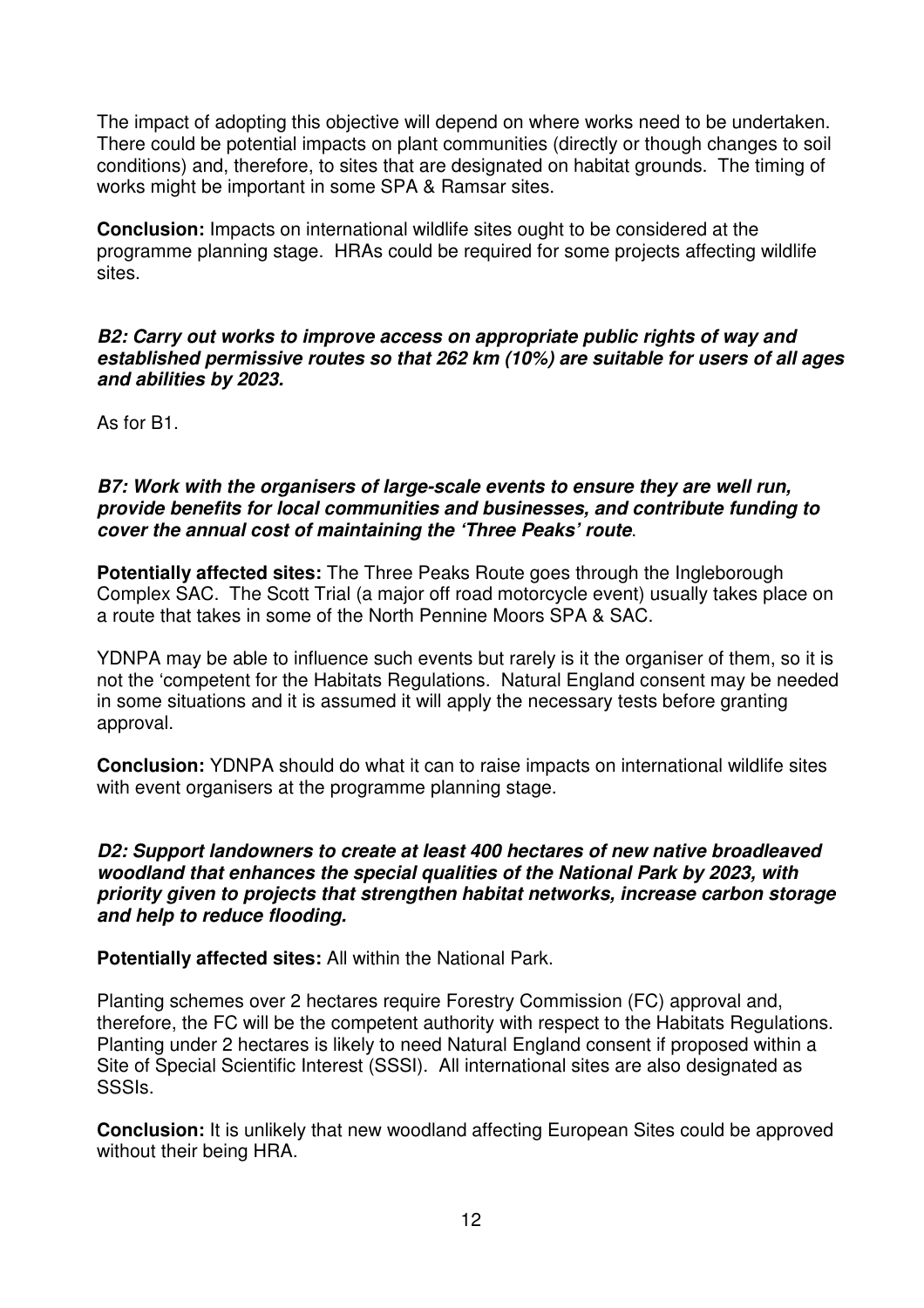#### *D5: Work with farmers and landowners to deliver landscape-scale natural flood management projects in the Aire, Eden, Ribble; Lune; Swale, Ure, and Wharfe catchments.*

**Potentially affected sites:** River Eden SAC, Morecambe Bay SAC & Ramsar sites and Morecambe Bay and Duddon Estuary SPA.

Flood management projects affecting the Eden catchment may have to be considered on a case by case basis. It is not appropriate to consider impacts at the level of the National Park Management Plan as there are no specific proposals that can be assessed. Generally, the purpose of natural flood management is to reduce peak volumes of waters in rivers running through human settlements, etc. by increasing water storage capacity and slowing flows. It is considered unlikely that tidal cycles, salinity, etc. at the estuary level will be affected significantly or that sedimentation and supply of nutrients to the marine environment will be affected to the level it would impact on the qualifying features of any of the Morecambe Bay sites.

**Conclusion:** Some flood management projects in the Eden catchment could need full **HRA** 

#### *E2: Provide basic mobile phone coverage across the National Park and ensure 4G (or later) services are available on all networks in the Service 'Hubs', and 'spokes' by 2021.*

**Potentially affected sites:** All sites within the National Park.

Construction of telephone masts and associated infrastructure within or immediately adjacent to international wildlife sites could threaten habitat degradation/loss in SACs designated for sensitive habitats or, if works occur in particular seasons, they might be disturbing to the bird interest that has led to the designation of SPAs and/or Ramsar sites. The objective is not specific about where new masts need to be sited, therefore, precise impacts cannot be predicted.

**Conclusion:** Individual projects will need to be Habitats Regulations screened and HRA carried out if necessary. This will be the responsibility of the relevant utilities and of the YDNPA if consent is required.

#### *E5: Support the development of rail services and related economic uses along the Leeds-Settle-Carlisle Railway, and the reinstatement of the Wensleydale Railway from Redmire to Aysgarth starting before 2023.*

**Potentially affected sites:** Ingleborough Complex SAC and River Eden SAC.

The Settle – Carlisle Railway runs to the immediate east of part of the Ingleborough Complex SAC. A few stretches of railway adjoin the SAC, while at Ribblehead the SAC includes a short length of the railway embankment. At Griseburn Viaduct the railway line crosses near the Eden SAC. Development within the railway corridor thus has the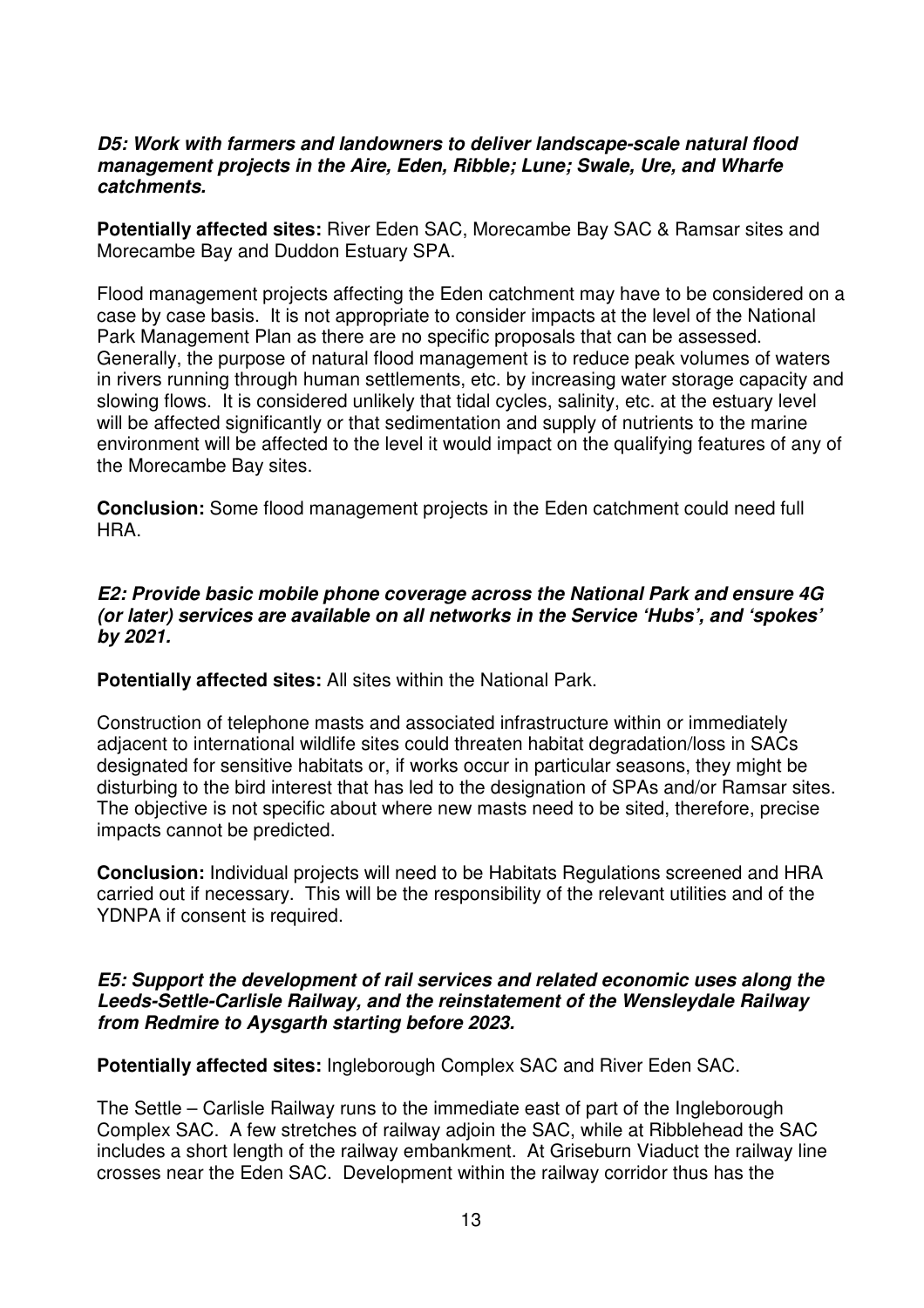potential to affect two European Sites. The section of the Wensleydale Railway mentioned in the objective is not closely associated with any internationally-designated wildlife site.

Conclusion: Individual planning proposals capable of affecting international sites will need to be Habitats Regulations screened and HRA carried out if necessary. This will be the responsibility of YDNPA if the Authority's consent is required.

# *F1: Complete at least 325 new dwellings in a range of tenures, sizes and types by 2023.*

**Potentially affected sites:** All sites within the National Park.

Targets and acceptable locations for new housing development are set out in the Local Development Plans that cover the National Park. These plans have already been the subject of HRA.

**Conclusion:** Individual planning proposals capable of affecting international sites will need to be Habitats Regulations screened and HRA carried out if necessary. This will be the responsibility of YDNPA if the Authority's consent is required.

#### *F6: Use the Sustainable Development Fund and other funding sources, to support 20 new local projects each year that bring economic, social and environmental benefits to the National Park.*

**Potentially affected sites:** All sites within the National Park.

It cannot be decided in advance of applications for funding whether any projects will be proposed that would have the capacity to significantly affect international wildlife sites.

**Conclusion:** Individual grant applications capable of affecting international sites will need to be screened and HRA carried out if necessary. This will be the responsibility of YDNPA if the Authority's consent is required.

# *F7: By 2021 take all necessary steps to ensure the provision of sufficient housing land supply for the following 5 years*

As for F1.